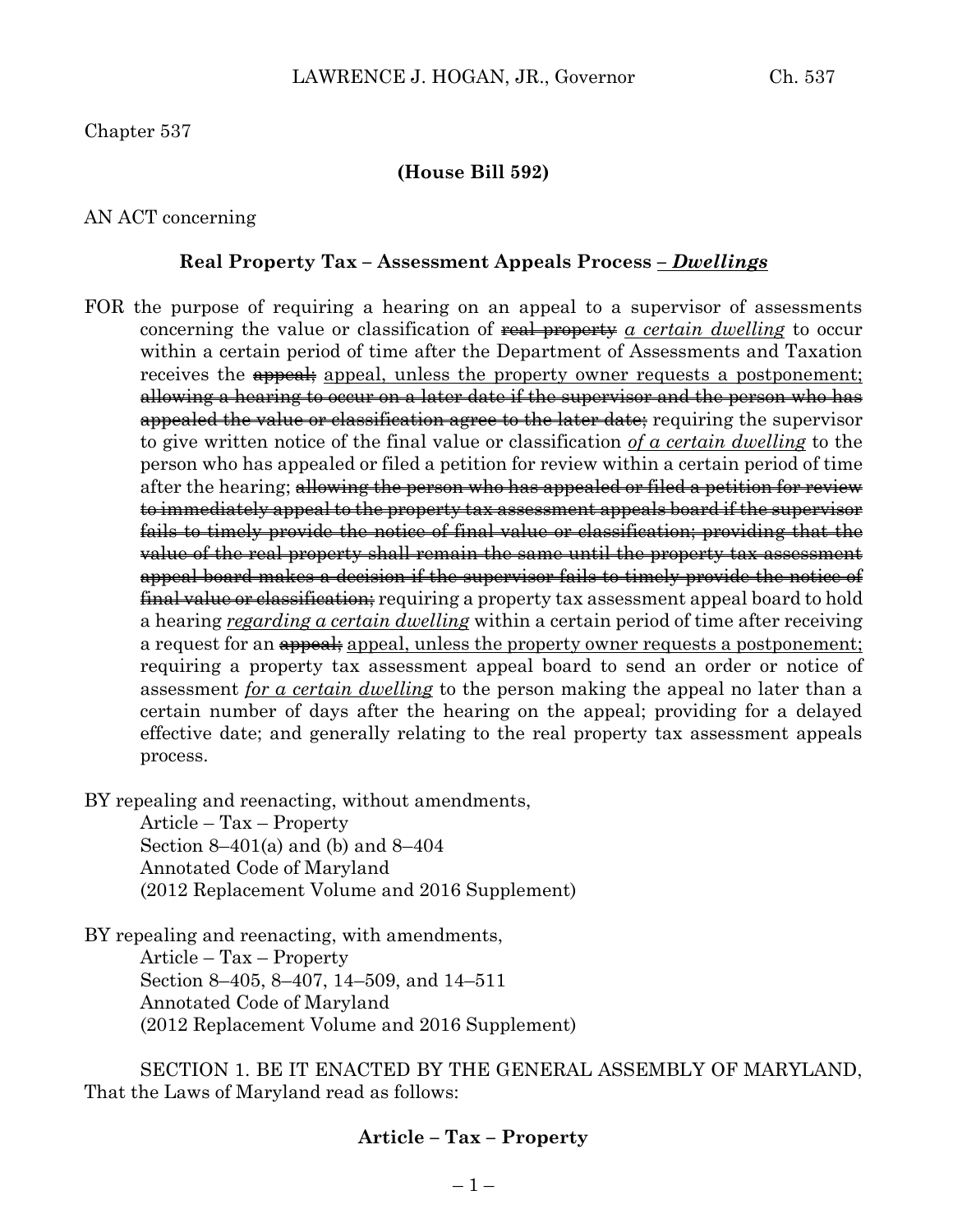## Ch. 537 2017 LAWS OF MARYLAND

8–401.

(a) When any change as provided in subsection (b) of this section occurs in the value or classification of any real property that a supervisor assesses, the supervisor shall notify the owner or other appropriate person by a written notice of the proposed change.

(b) A written notice is required for:

(1) an increase or decrease in an existing real property value;

(2) a change in the classification of the real property;

(3) establishment of an initial real property value;

(4) a decision on an assessment appeal or a petition to change an existing real property value or classification; and

(5) a revaluation or reclassification, if a valuation or classification has been appealed but not finally determined.

#### 8–404.

(a) A person who receives a notice under  $\S$  8–401 of this subtitle may appeal the value or classification, if that person replies as provided by Title 14, Subtitle 5 of this article.

(b) If any real property is transferred to a new owner at a time that prevents the notice from being mailed before January 1 to a new owner, the Department shall mail a new notice to the new owner. The new owner may appeal the value or classification as provided by Title 14, Subtitle 5 of this article.

8–405.

(a) A person who has received a notice under  $\S$  8–401 of this subtitle and has appealed the value or classification under  $\S$  8–404 of this subtitle shall be notified by the supervisor of the date and time of the hearing.

# (b) **(1) EXCEPT AS PROVIDED IN PARAGRAPH (2) OF THIS SUBSECTION, THE HEARING SHALL OCCUR NO LATER THAN 90 DAYS AFTER THE DATE THAT THE DEPARTMENT RECEIVED THE APPEAL OF THE VALUE OR CLASSIFICATION.**

**(2) A HEARING MAY BE HELD ON A DATE THAT IS MORE THAN 90 DAYS AFTER THE DATE THE DEPARTMENT RECEIVED THE APPEAL OF THE VALUE OR CLASSIFICATION IF THE SUPERVISOR AND THE PERSON WHO HAS APPEALED THE VALUE OR CLASSIFICATION BOTH AGREE TO THE LATER DATE.**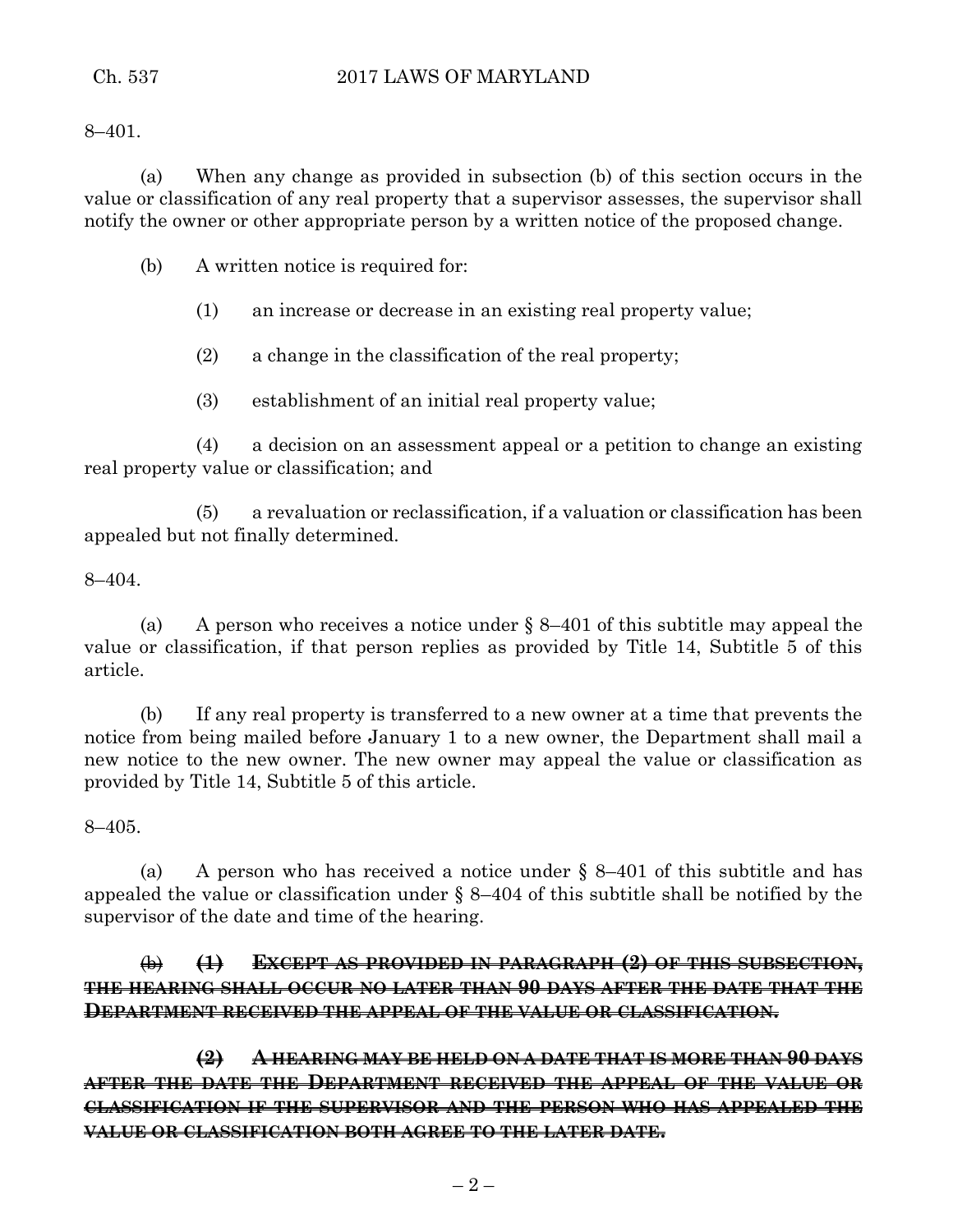# (b) **UNLESS THE PROPERTY OWNER REQUESTS A POSTPONEMENT UNDER § 1–402 OF THIS ARTICLE,** *FOR A DWELLING AS DEFINED IN § 9–105 OF THIS ARTICLE,* **THE HEARING SHALL OCCUR NO LATER THAN 120 DAYS AFTER THE DATE THAT THE DEPARTMENT RECEIVED THE APPEAL OF THE VALUE OR CLASSIFICATION.**

**(C)** If a person notified under subsection (a) of this section requests, the supervisor shall offer alternate dates and times for hearings. To the extent possible, these dates and times shall:

- (1) reflect a mutually convenient hearing schedule; and
- (2) provide for some Saturday and evening hearings as required.

**[**(c)**] (D)** The supervisor may provide group hearings for blocks or communities if the real property is similar or has similar characteristics.

# 8–407.

(a) *(1)* If *EXCEPT AS PROVIDED IN PARAGRAPH (2) OF THIS SUBSECTION, IF* an appeal is filed under § 8–404 of this subtitle or if a petition for review is filed, the supervisor shall give written notice of the final value or classification determined by the supervisor to the person who has appealed or filed a petition for review **NO LATER THAN 30 60 DAYS AFTER THE HEARING UNDER § 8–405 OF THIS SUBTITLE**.

# *(2) FOR A DWELLING AS DEFINED IN § 9–105 OF THIS ARTICLE, THE SUPERVISOR SHALL GIVE WRITTEN NOTICE NO LATER THAN 60 DAYS AFTER THE HEARING UNDER § 8–405 OF THIS SUBTITLE.*

(b) The final notice shall notify the person of the right to appeal the final value or classification to a property tax assessment appeal board on or before 30 days from the date of the final notice. The notice shall contain the name and address of the appropriate board.

# **(C) IF THE DEPARTMENT FAILS TO TIMELY PROVIDE THE NOTICE OF FINAL VALUE OR CLASSIFICATION UNDER SUBSECTION (A) OF THIS SECTION:**

**(1) THE PERSON WHO HAS APPEALED OR FILED A PETITION FOR REVIEW MAY IMMEDIATELY APPEAL THE VALUE OR CLASSIFICATION STATED IN THE NOTICE UNDER § 8–401 OF THIS SUBTITLE TO THE PROPERTY TAX ASSESSMENT APPEAL BOARD; AND**

**(2) THE VALUE OF THE REAL PROPERTY SHALL REMAIN THE SAME AS THE VALUE OF THE PROPERTY BEFORE THE ISSUANCE OF THE NOTICE UNDER § 8–401 OF THIS SUBTITLE UNTIL THE PROPERTY TAX ASSESSMENT APPEAL BOARD MAKES A DECISION.**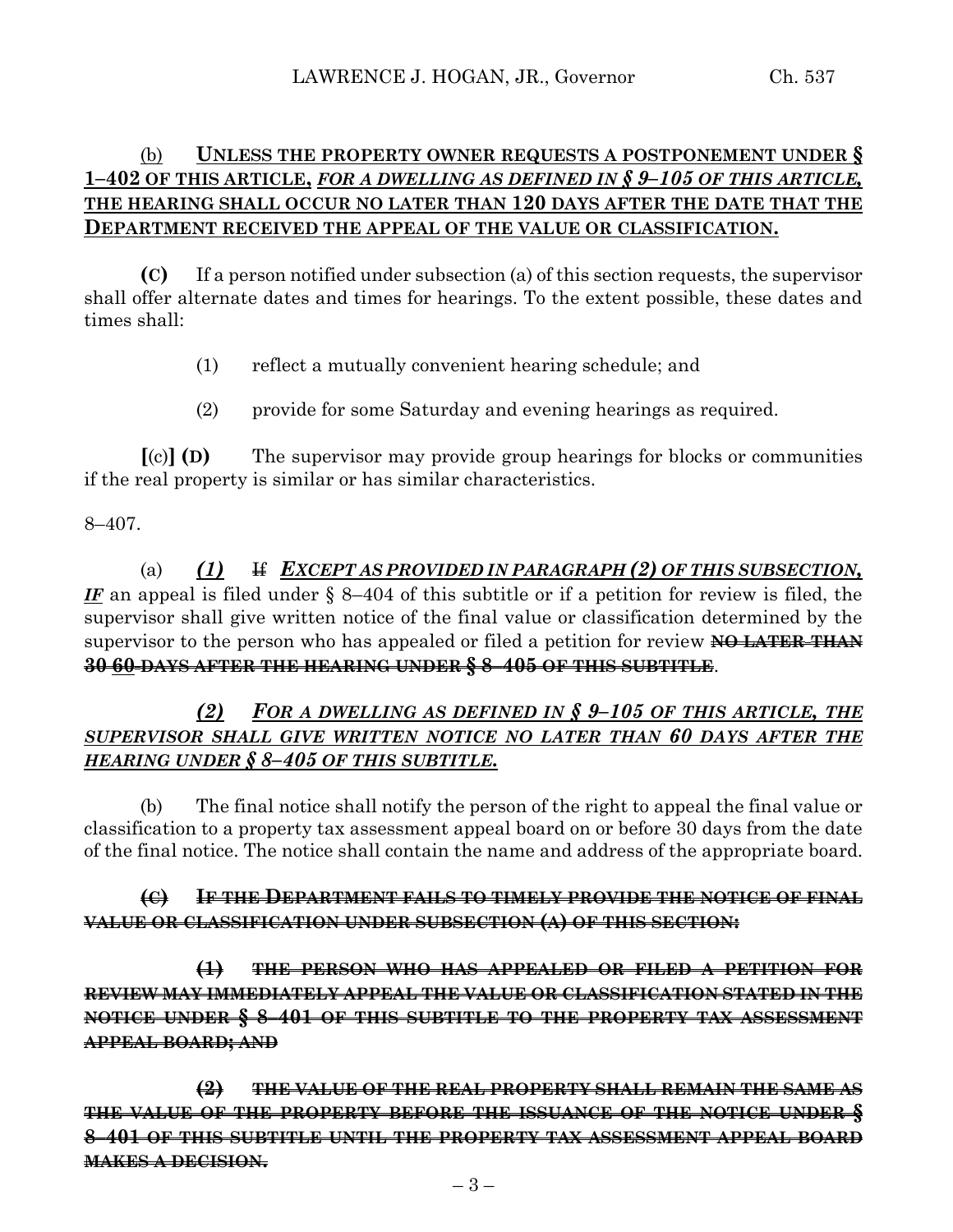14–509.

(a) (1) For property assessed by a supervisor, on or before 30 days from the date of the notice, any taxpayer, a county, a municipal corporation, or the Attorney General may appeal a value or classification in the notice of assessment under  $\S 8-407$  of this article to the property tax assessment appeal board where the property is located.

(2) The property tax assessment appeal board may waive the 30–day requirement under paragraph (1) of this subsection for a taxpayer on good cause shown because of the physical inability of the taxpayer to meet the 30–day requirement.

(b) For property assessed by a supervisor, on or before 30 days from the date of determination by a supervisor, on a petition for review by a supervisor, the owner may appeal the value or classification in the determination to the property tax assessment appeal board where the property is located.

(c) On or before 30 days from the date of the final determination, any taxpayer may appeal a final determination of a property tax credit or relief under §§ 9–101, 9–102, and 9–104 of this article, to the property tax assessment appeal board where the property is located.

(d) The landowner or the Maryland Agricultural Land Preservation Foundation may appeal the value of an easement determined under § 2–511 of the Agriculture Article to the property tax assessment appeal board where the property is located.

(e) (1) On or before 30 days from the date of a supervisor's denial of a hearing based on failure to meet the 45–day requirement under  $\S 14-502(a)(1)$  of this subtitle, the taxpayer may appeal the denial to the property tax assessment appeal board where the property is located.

(2) On an appeal under paragraph (1) of this subsection, the property tax assessment appeal board may waive the 45-day requirement under  $\S 14-502(a)(1)$  of this subtitle for a taxpayer on good cause shown because of the physical inability of the taxpayer to meet the 45–day requirement.

(f) If the requirements of subsections (a), (b), (c), (d), or (e) of this section are met, the property tax assessment appeal board shall hold a hearing, as provided under § 14–510(b) of this subtitle.

**(G) THE PROPERTY TAX ASSESSMENT APPEAL BOARD SHALL HOLD A HEARING WITHIN 90 DAYS AFTER RECEIVING A REQUEST FOR AN APPEAL.**

**(G) UNLESS THE PROPERTY OWNER REQUESTS A POSTPONEMENT UNDER § 1–402 OF THIS ARTICLE,** *FOR A DWELLING AS DEFINED IN § 9–105 OF THIS ARTICLE,*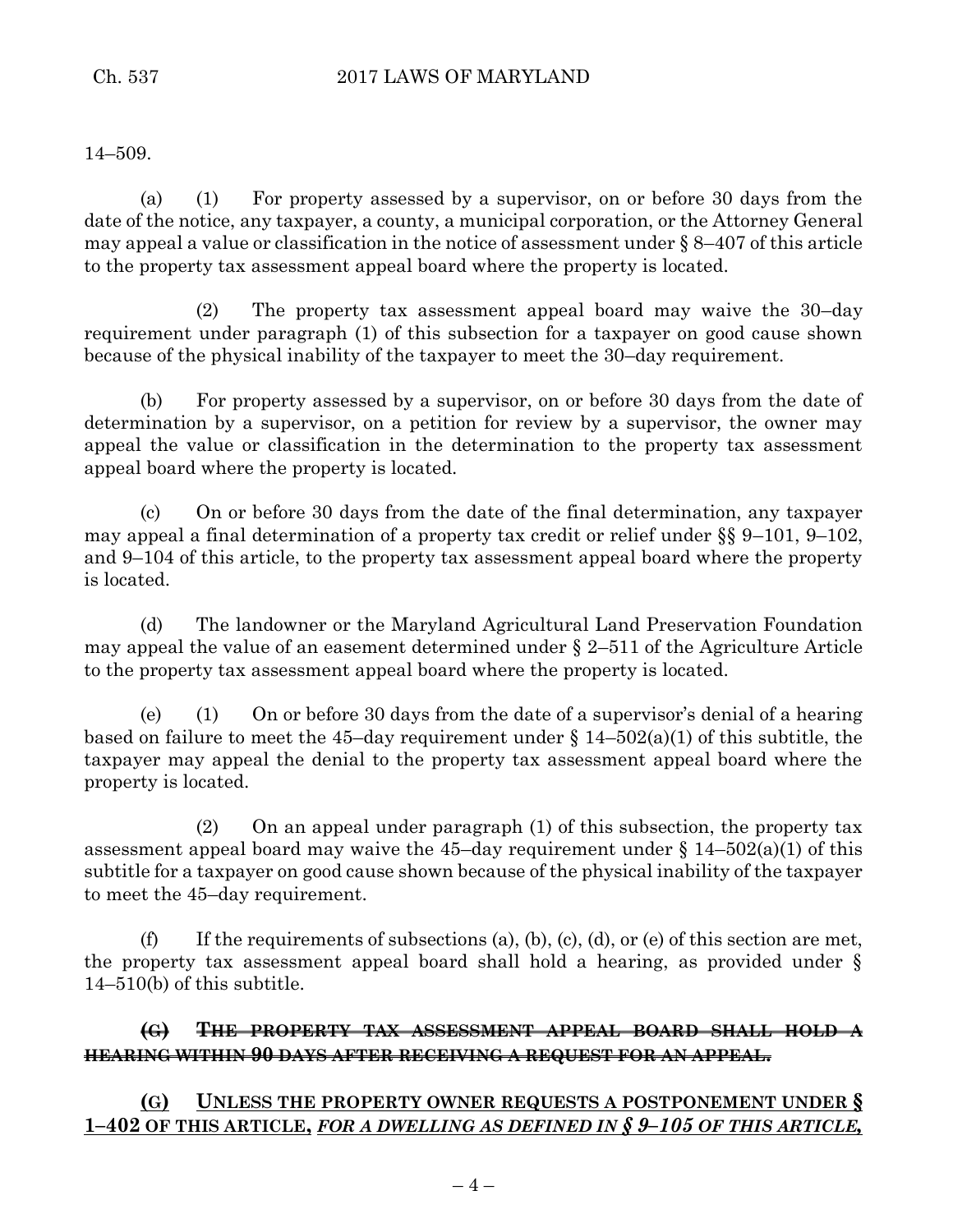#### **THE PROPERTY TAX ASSESSMENT APPEAL BOARD SHALL HOLD A HEARING WITHIN 120 DAYS AFTER RECEIVING A REQUEST FOR AN APPEAL.**

**[**(g)**] (H)** For any appeal under this section in which the value of property is at issue, at least 10 days before a hearing on the appeal, the Department and the taxpayer shall exchange any written appraisals to be used for the purpose of placing a value on the property.

14–511.

(a) (1) For a hearing before a property tax assessment appeal board that relates to the value of property, the person making the appeal shall receive at least 30 days before the hearing a list of other comparable properties.

(2) The list shall identify the location and owner of each comparable property.

(3) The list shall also include for each comparable property on the list:

- (i) the sale price and date of sale;
- (ii) the assessment and the year or years to which the assessment

applied; and

(iii) the construction costs and the date of construction.

(4) The Department shall provide the information required under this subsection free of charge.

(5) (i) If a person making an appeal appears at the scheduled hearing before a property tax assessment appeal board and states that the Department has not provided the information required under this subsection, the Department shall immediately provide the information.

(ii) If a person making an appeal receives the information required under this subsection for the first time on the date of the scheduled hearing, the hearing may be rescheduled at the option of the person making the appeal to a date that is 30 or more days after the previously scheduled hearing date.

# **(B) A** *FOR A DWELLING AS DEFINED IN § 9–105 OF THIS ARTICLE, A* **PROPERTY TAX ASSESSMENT APPEAL BOARD SHALL SEND AN ORDER OR NOTICE OF ASSESSMENT TO THE PERSON MAKING THE APPEAL NO LATER THAN 30 DAYS AFTER THE HEARING ON THE APPEAL.**

**[**(b)**] (C)** A property tax assessment appeal board shall include in any order or notice of assessment that it issues: